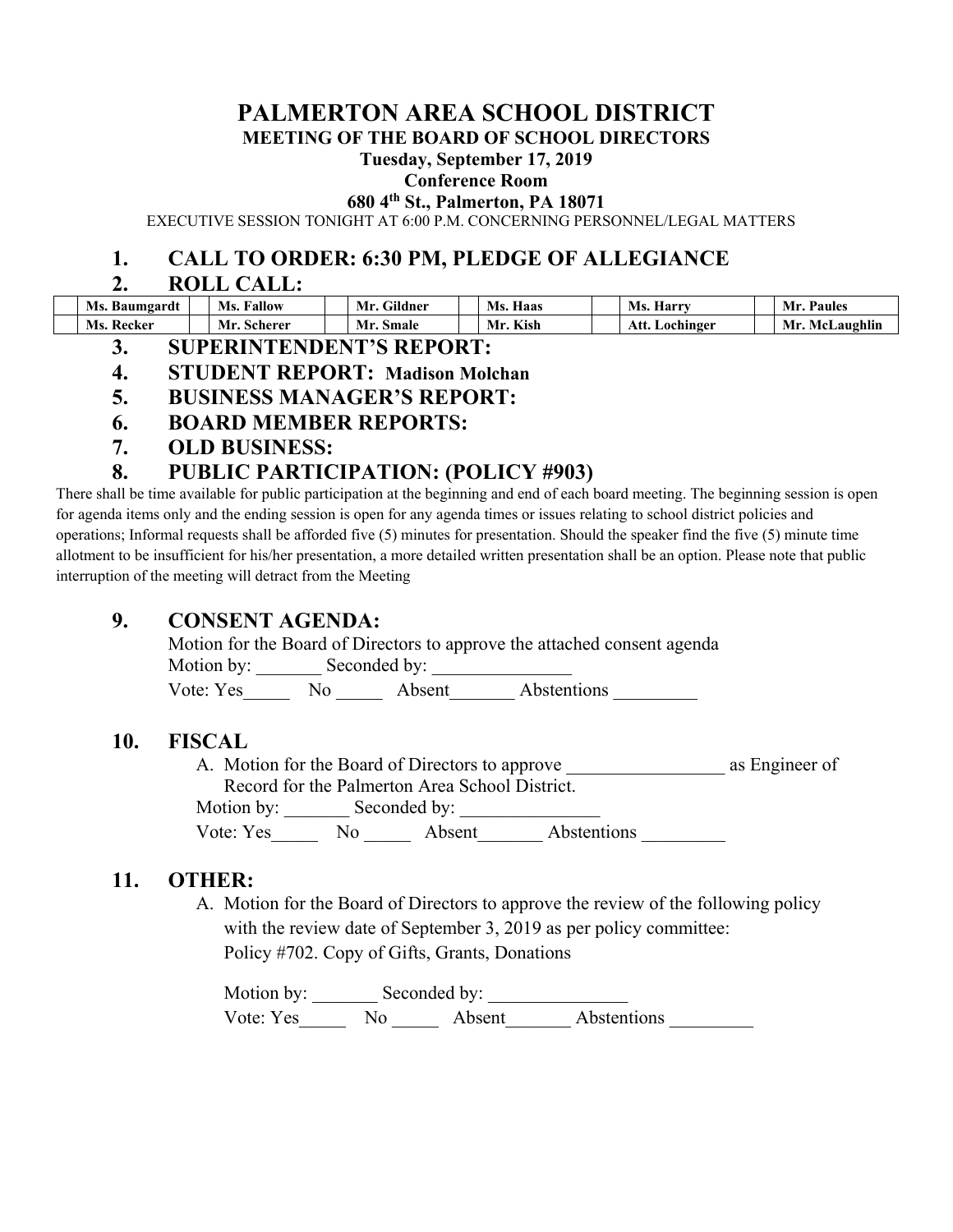B. Motion for the Board of Directors to approve the first reading of the following policy:

Policy #333 Professional Development

Motion by: \_\_\_\_\_\_\_ Seconded by: \_\_\_\_\_\_\_\_\_\_\_\_\_\_\_ Vote: Yes\_\_\_\_\_\_\_\_ No \_\_\_\_\_\_\_\_ Absent\_\_\_\_\_\_\_\_\_ Abstentions \_\_\_\_\_\_\_\_\_\_\_\_\_\_\_\_\_\_\_\_\_\_

C. Motion for the Board of Directors to approve the replacement of the Towamensing playground fence proposal at a cost of \$9,170.00 to be paid for out of the Facility operating budget. Motion by: \_\_\_\_\_\_\_ Seconded by: \_\_\_\_\_\_\_\_\_\_\_\_\_\_\_ Vote: Yes\_\_\_\_\_\_\_ No \_\_\_\_\_\_ Absent\_\_\_\_\_\_\_\_ Abstentions \_\_\_\_\_\_\_\_\_

### **12. INFORMATION ITEMS:** (Enclosures)

- A. Student Enrollment, August 30, 2019
- B. LCCC Meeting Minutes, August 1, 2019
- C. LCCC President's Desk, September 2019
- D. Board Summary

## **13. PUBLIC PARTICIPATION:**

#### **14. FOR THE GOOD OF THE ORDER:**

#### **15. ADJOURNMENT:**

Motion by: Seconded by: Vote: Yes No Absent Abstentions

#### **PASD MEETING SCHEDULE:**

**Workshop:** Tuesday, October 1, 2019 at 5:30 PM  **BOE Meeting:** Tuesday, October 15, 2019, at 6:30 PM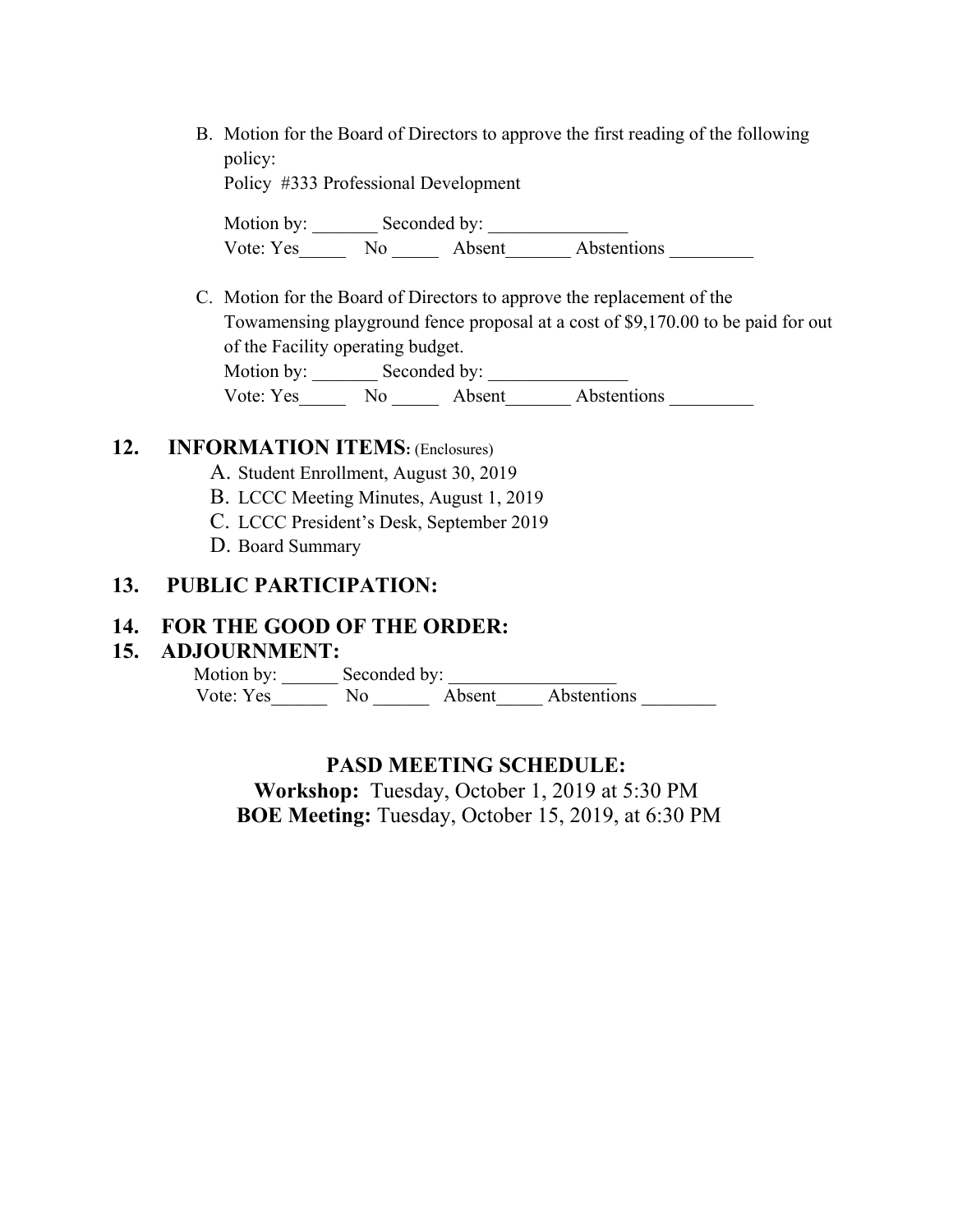# **PALMERTON AREA SCHOOL DISTRICT Consent Agenda**

#### **Tuesday, September 17, 2019**

## **1. MEETING MINUTES:** (Enclosure 1)

Approve Board Minutes from August 20<sup>th</sup>, 2019 Board Meeting, September 3rd, 2019 Policy Committee Meeting, September 3<sup>rd</sup>, 2019 Building and Grounds Committee Meeting, September 3<sup>rd</sup>, 2019 CPCT Committee Meeting Minutes, September 3<sup>rd</sup>, 2019 Workshop RFP Interview Minutes.

# **2. APPROVAL OF FINANCIAL REPORTS FOR DISTRICT ACCOUNTS:**

Approve the financial reports listed below:

- A. TREASURER'S REPORT (Enclosure 2)
- B. ACCOUNTS PAYABLE (Enclosure 3)

# **3. FISCAL:**

A. Approve the June 2019 cafeteria accruals to be paid by the General Fund with a total amount of \$43,462.49.

## **4. PERSONNEL:**

- A. Approve the attached tuition reimbursement.
- B. Accept the resignation of Kathy Siekonic from the substitute list.
- C. Accept the retirement of Francis Tartar from his position as Lead Custodian at S.S. Palmer Elementary, effective August 22, 2019.
- D. Approve Bonnie Dommel and Albert Dommel as Substitute IAs, effective September 18, 2019.
- E. Approve Linda Smith as a 3 hour café worker at the High School, effective September 18, 2019, at the rate of \$13.06/hour.
- F. Approve Craig Borland as a volunteer advisor for the International Travelers' Club for the 2019-2020 school year.
- G. Approve Lyndsey Heinrich as a Middle School Girls' Basketball Assistant Coach for the 2019-2020 school year, at the stipend of \$2,018.

#### H. Approve the following column movement:

| Kelly Beblavy    | Masters to Masters+15    |
|------------------|--------------------------|
| Susan Warakomski | Masters+30 to Masters+45 |
| Vicki McHugh     | Masters+30 to Masters+45 |

I. Approve the resignation of Eli DeSocio from his position as a custodian, effective September 4, 2019.